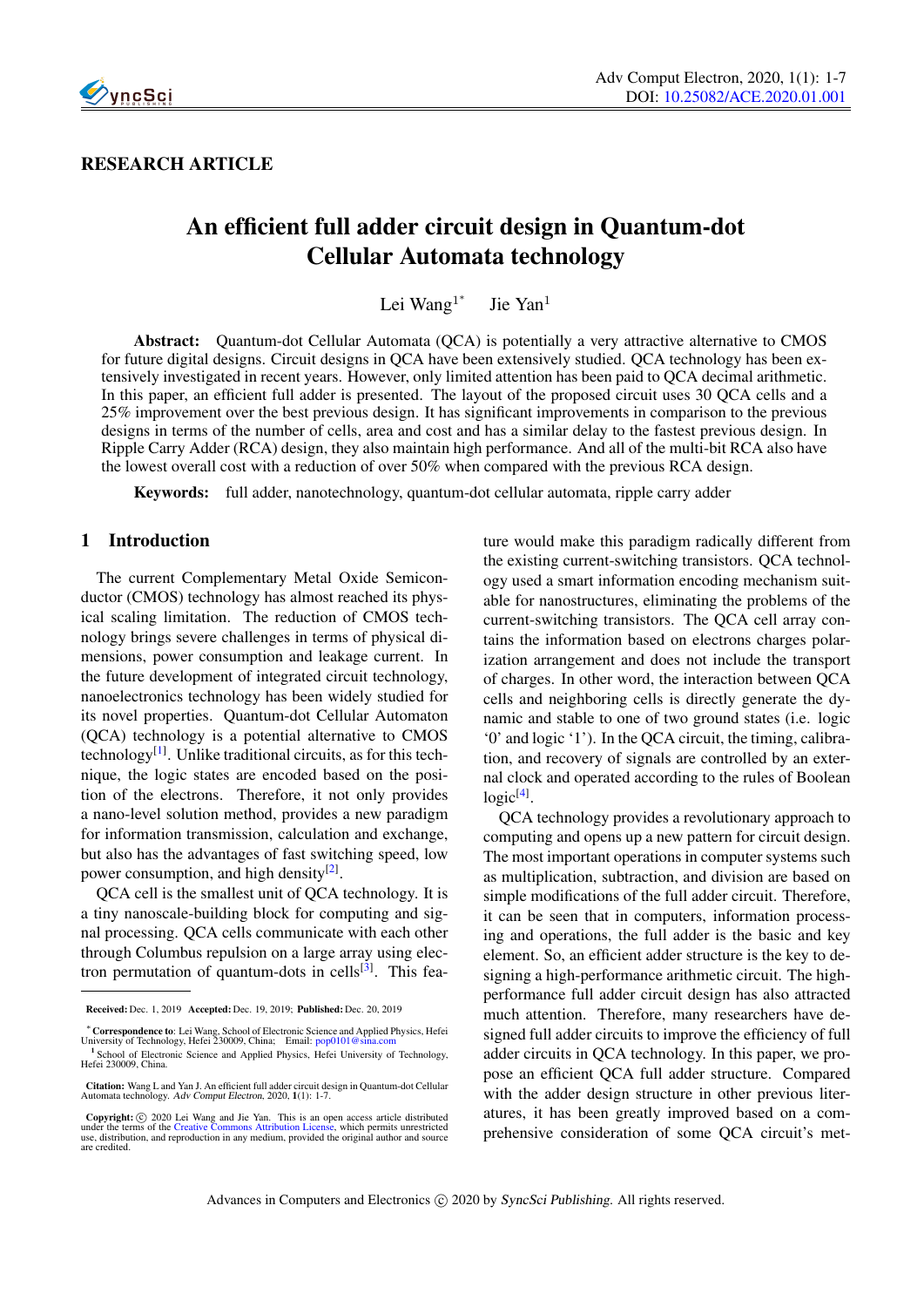rics. In addition, to verify that our proposed full adder structure has good scalability, 4-, 8-, and 16-bit Ripple Carry Adder (RCA) circuits were also implemented in this work.

In this paper, we propose an efficient full adder circuit in QCA. Compare to other QCA based full adder design, the number of the QCA cells is few, layout area of the circuit is small, the time delay from input cell to output cell of this circuit is short, and the value of cost is low. The rest of this paper is organized as follows. Section 2 briefly introduces the background of QCA technology. Section 3 reviews the logical relationship between input and output about a full adder, as well as several previous typical QCA adder circuit structures. An efficient structure of 1-bit full adder is demonstrated and the 4-, 8-, and 16-bit RCA designs are implemented by using the proposed full adder in section 4. Section 5 illustrates the simulation results for the proposed full adder, as well as the comparison results of the full adder design and the RCA design with previous better designs. And finally, conclude our paper in Section 6.

#### 2 QCA technology

# 2.1 Fundamental QCA components and logic gates

The basic element in QCA technology is a QCA cell, which is a nanoscale square structure with two electrons and four quantum dots. According to coulomb repulsion, two electrons must be located on the antipodal site of the cell in ground states. If the potential barrier between quantum dots is reduced by a certain value, the electrons in the cell can arbitrarily tunnel between the quantum-dots. It's important to note that the tunnelling effect occurs only within the cell. Therefore, there are two stable charge configurations in the QCA cell representing two polarization states. These two states can be used to encode binary information, the polarizations '-1' and '+1' represent the binary logic values '0' and '1', respectively. Figure  $1(a)$  and  $1(b)$  show two types of QCA cells, called normal cells and rotated cells, respectively. Rotated cells are usually used for coplanar crossings. A QCA Wire is created by placing a series of cells side by side. As shown in Figure  $1(c)$ , the QCA wire includes an input cell, an output cell and some free cells. Due to Coulomb interactions, the value of a logical '0' or '1' from the input cell will be transfer through the chain of free cells<sup>[\[5\]](#page-6-4)</sup>.

In the traditional digital circuit design, the basic logic gates includes AND gate, OR gate and NOT gate. Similarly, the base logic gates in QCA are inverter and 3-



Figure 1. QCA logic and fundamental QCA components: (a) normal cell; (b) rotated cell; (c) QCA wire; (d) Inverter gate; (e) 3-input majority gate

input majority gate. Inverter is usually constructed by positioning two cells diagonally from each other. In QCA technology, inverter can be included in the interconnected wire because it does not create any additional latency. Figure 1(d) shows a schematic diagram of the inverter gate. A structure of 3-input majority gate is more complicated than the inverter's. The schematic of the 3-input majority gate is shown in Figure  $1(e)$ , which demonstrates it consists of five QCA cells, shaped like a cross. If any two or three input values of the 3-input majority gate are '1', the output value of the 3-input majority gate is '1', and in other cases the output value is '0'. Obviously, theoretically setting any one input of the 3-input majority gates to '0' will change the 3-input majority gate into a 2-input AND logic gate. Similarly, setting any one input of the 3-input majority gates to '1' will change the 3-input majority gate into a 2-input OR logic gate. Therefore, the Boolean logic expression of the 3-input majority gate can be expressed as

$$
F = AB + BC + AC \tag{1}
$$

In QCA technology, all logic functions can be implemented by the combination of inverter and the 3-input majority logic gate<sup>[\[5\]](#page-6-4)</sup>.

With the development of QCA technology, a majority logic gate with five inputs was created. The design and implementation of the 5-input majority gate based on QCA technology has been explored in work such as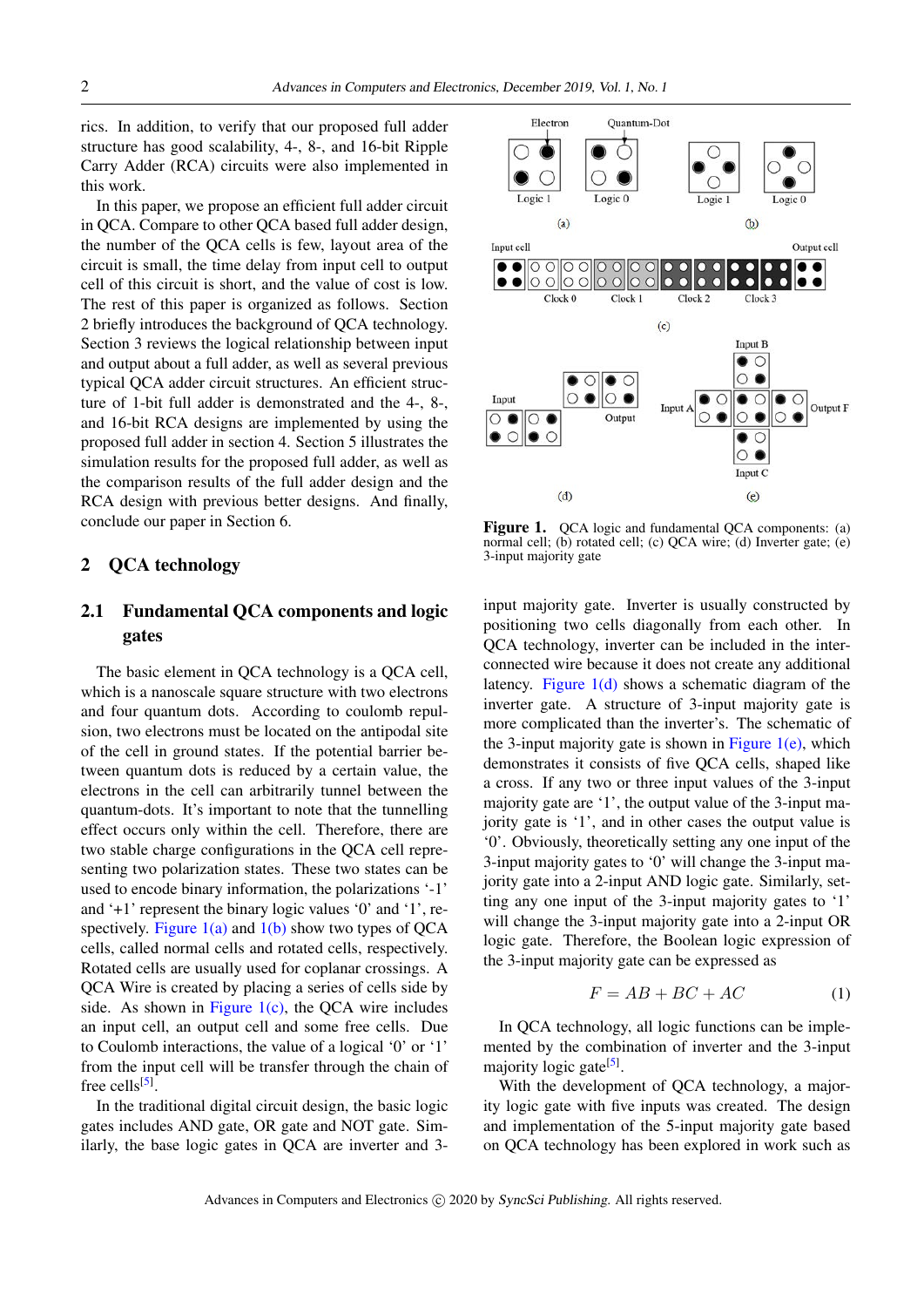Ref.  $[6]^{[6]}$  $[6]^{[6]}$ . Five-input majority gates work the same way as three-input majority gates, if any three or more of the 5-input values in the 5-input majority gate are '1', the output of the 5-input majority logic gate is '1', the output of 5-input majority logic gate is '1', otherwise it is '0'. Similarly, the output of a 5-input majority gate expression is

$$
F = ABC + ABD + ABE + ACD + ACE + ADE
$$

$$
+ BCD + BCE + BDE + CDE + AC
$$
(2)

## 2.2 QCA clocking scheme

Four-phase clocking in each QCA clocking zone is typically used. There is a 90◦ phase shift from one clocking zone to the next, which is shown in Figure 2. The clock signals of QCA circuits are generated by an electric field applied to the QCA cells to modulate the tunnelling barrier between dots. The transition and conversion of information takes place in the 'SWITCH' phase. A cell is latched during the 'HOLD' phase. A clocked QCA 'wire' can be considered as a chain of D-latches. The smallest unit of delay in QCA is a clocking zone delay (latency) which is the quarter of the clock cycle delay.



Figure 2. Clocking scheme

## 2.3 QCA Wire Crossings

Because of the interaction of adjacent cells, the input data is carried down arrays of the QCA cells. Binary data is transferred from one physical location to another by wire. In general, there are two types of wire crossing, which that is multilayer crossover and coplanar crossover. As shown in Figure  $3(a)$ , a coplanar crossing is proposed $[7]$  as a unique property of a QCA layout that uses only one layer for the crossover. A coplanar crossover uses both normal cells and rotated cells, which they do not interact with each other when they are prop-erly aligned. The other option is multilayer crossover<sup>[\[8\]](#page-6-7)</sup>, which uses a minimum of three layer and used more cells. It similar to the placement and routing of metal



Figure 3. QCA crossover: (a) coplanar crossover; (b) multilayer crossover

wires in CMOS technology as shown in Figure 3(b). According to coulomb repulsion, the polarization of stacked cells becomes inverse when the value is passing between layers. So, the multi-layer crossover needs at least three layers to achieve.

### 3 Overview of full adder in QCA

To design a full adder, we need a formulation for sum output of full adder. In a full adder, carry and sum are defined as Equation (3) and (4).

$$
C_o = A_i + B_i + C_i = \text{MAJ3}(A_i, B_i, C_i) \quad (3)
$$

$$
\text{Sum}_i = A_i \overline{B}_i \overline{C}_i + \overline{A}_i B_i \overline{C}_i + C_i \overline{A}_i \overline{B}_i + A_i B_i C_i \quad (4)
$$

From the Equation (3), we can know that the carry output of the full adder is generated by a three-input majority gate. Since the majority gate is the basic gate in QCA technology, carry output is optimum. In general, some researchers have to minimize the Sum, equation in terms of the majority gates.

By using the QCA basic gate, the Equation (4) was written as

Sum<sub>i</sub> =MAJ(MAJ(
$$
\bar{A}_i, B_i, C_i
$$
), MAJ( $\bar{B}_i, A_i, C_i$ ),  
MAJ( $\bar{C}_i, B_i, C_i$ )) (5)

The first full adder in QCA technology was proposed in Ref.  $[7]^{[7]}$  $[7]^{[7]}$  base on Equation (3) and (5), as shown in Figure 4(a). The layout of this design used 192 cells and it was implemented in a single layer. It means that the full adder is composed of five majority gates and three inverters.

By changing the Equation  $(4)$ , we can show that the output of *Sum<sub>i</sub>* can be generated by Equation (6-8).

$$
Sum_i = MAJ3(\bar{C}_o, A_i, MAJ3(\bar{C}_o, B_i, C_i))
$$
 (6)

$$
Sum_i = MAJ3(\bar{C}_o, B_i, MAJ3(\bar{C}_o, A_i, C_i)) \tag{7}
$$

$$
Sum_i = MAJ3(\bar{C}_o, C_i, MAJ3(\bar{C}_o, B_i, A_i))
$$
 (8)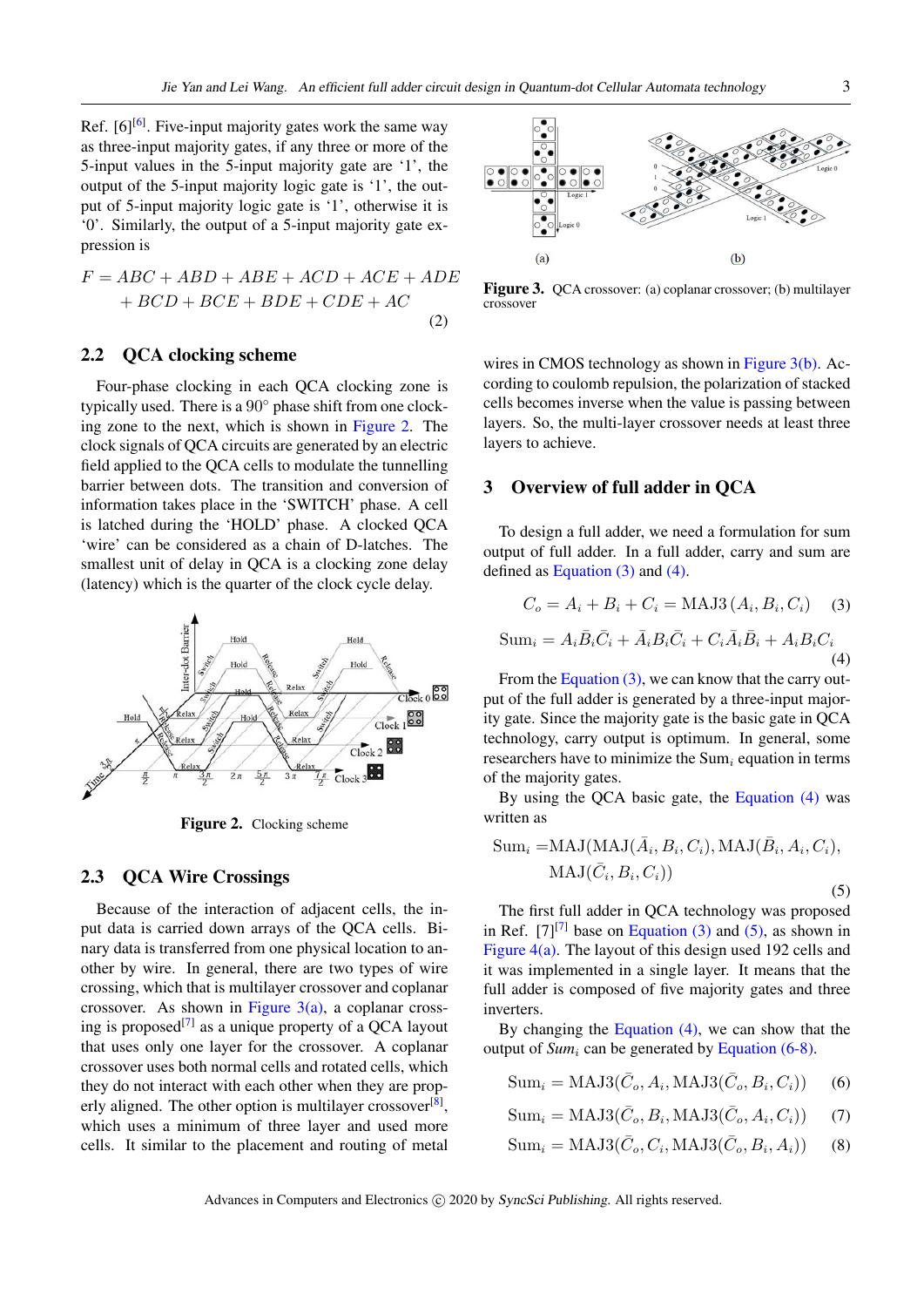

**Figure 4.** The structure of 1-bit full adder in,  $(a)^{[7]}$  $(a)^{[7]}$  $(a)^{[7]}$ ,  $(b)^{[8]}$  $(b)^{[8]}$  $(b)^{[8]}$ ,  $(c)^{[5]}$  $(c)^{[5]}$  $(c)^{[5]}$ ,  $(d)^{[9]}$  $(d)^{[9]}$  $(d)^{[9]}$ 

According to the Equation (8), as demonstrated in Figure 4(b), another design of full adder consists of three majority gates and one inverters in Ref. [\[8\]](#page-6-7)<sup>[8]</sup>. The QCA layouts of this design has 0.75 clock cycles latency and uses 38 cells.

We can also obtain the Equation (9) by rewriting the Equation (2).

$$
Sumi = MAJ3(\bar{C}o, Ci, MAJ3(Ai, Bi, \bar{C}i), Ci) (9)
$$

Figure 4(c) shows the schematic diagram of the Equation (9), uses three 3-input majority gates and two inverters.

In addition, the Equation (4) can also be rewritten by using a five-input majority gate with the value of the output *Co* of the full adder also being used as an input. The equation for Sum then becomes:

$$
\text{Sum}_i = \text{MAJ5}(A_i, B_i, C_i, \bar{C}_o, \bar{C}_o) \tag{10}
$$

According to the Equation (10), a design of full adder was proposed in Ref.  $[9]^{[9]}$  $[9]^{[9]}$ . As shown in Figure 4(d), this design consist of a three-input majority gate, one inverter, and an unconventional form of majority gate with five inputs.

# 4 Proposed QCA full adder

In this paper, according to the principle of Equation (10), we propose an optimized full adder circuit design based on the structure of Figure 4(d). All along, some researchers have presented some optimization designs based on Equation (10). For example, as described in Ref.  $[10]^{[10]}$  $[10]^{[10]}$ , and it seems not to be a significant improvement, our proposed full adder is much simpler than previous designs.

The QCA layout of the proposed 1-bit full adder is shown in Figure 5. *Ai*, *Bi*, and *Ci* are the inputs of the proposed full adder, while *Co* and *Sumi* are the outputs of the proposed full adder. It consists of three logic gates, which are an inverters, a 3-input majority and a 5-input majority gate. Figure 5 shows a QCA-based implementation of 1-bit full adder circuit with only 30 cells and without using any irregular cells. The full adder design has only 0.75 clock cycles of latency, and its circuit occupies a small area, only 0.01  $\mu$ m<sup>2</sup>. [Figure 6](#page-4-0) displays three different layers of the proposed full adder.



Figure 5. Layout of the proposed QCA full adder

In order to prove that the optimized full adder has good scalability and superiority in terms of cell count, circuit area, latency, and the cost of QCA, the 4-, 8-, and 16 bit RCAs based on QCA were also implemented. As we know, the working principle of RCA circuit is very simple. Several full adders can be easily connected in series to achieve RCA circuit. The output carry of the adjacent low full adder is used as the carry input of the adder.

For example, a 4-bit RCA is composed of 4 1-bit full adders. The inputs to be added are defined as *A3*, *A2*, *A1*, *A0* and *B3*, *B2*, *B1*, *B0*, and their sum is defined as *S3*, *S2*, *S1*, *S0*. The layout of the 4-bit RCA is shown in [Figure 7\(a\).](#page-4-1) This design uses 144 normal QCA cells, the circuit occupies an area of 0.13  $\mu$ m<sup>2</sup>, the delay value from input to output is 1.5 clock cycle, and the value of cost function is 0.2925.

[Figure 7\(b\)](#page-4-1) shows the layout of 8-bit RCA. The design uses 398 normal QCA cells, the circuit occupies an area of  $0.43 \mu m^2$ , the delay value from input to output is 2.5 clock cycle, and the value of cost function is 2.6875.

[Figure 7\(c\)](#page-4-1) illustrates the layout of 16-bit RCA. The design uses 1043 normal QCA cells, the circuit occupies an area of  $1.47 \mu m^2$ , the delay value from input to output is 4.5 clock cycle, and the value of cost function is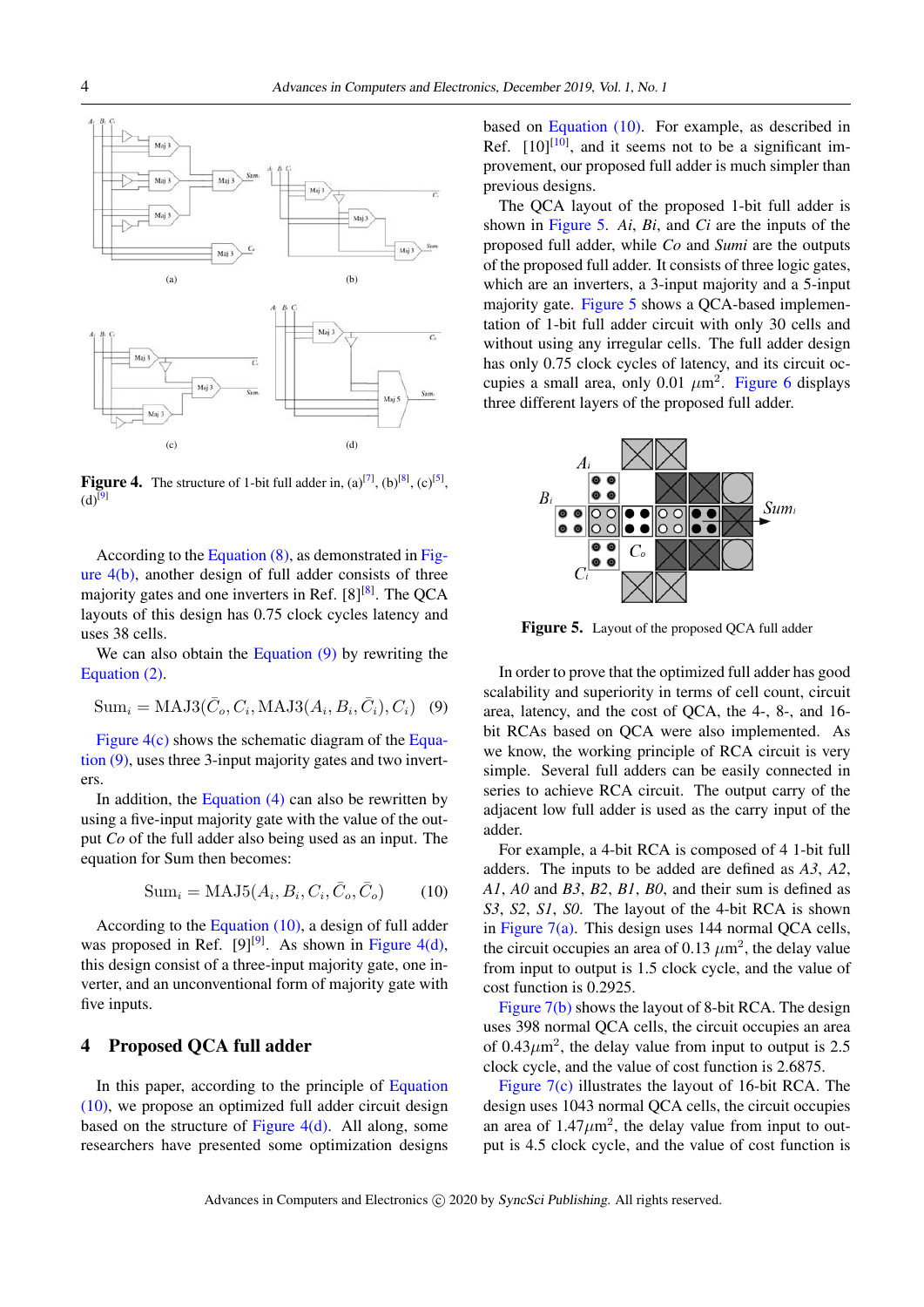

<span id="page-4-0"></span>Figure 6. Three different layers of the proposed QCA full adder

29.7675.

#### 5 Simulation and experimental results

In this paper, the proposed full adder is implemented and simulated by using QCA Designer software with the coherence vector simulation engine setup, and all of the mentioned parameters are default values in QCA Designer software.

Table 1 gives the mentioned parameter values used in the simulation mode.

From the Figure 8, we can know, when the input value is '100', the output Sum<sub>i</sub> is '1' and  $C_o$  is '0'. When the input value is applied after a 0.75 clock cycle's latency, the output appears. The results confirm that the proposed full adder work properly and exactly like the function of a full adder.

Table 2 which compares the designs of full adders proposed in previous works and this letter based on some important metrics, it shown that our proposed design is better in all metrics than previous designs. As is demonstrated, our proposed design uses only 30 QCA cells whereas the existing best design<sup>[\[8\]](#page-6-7)</sup> used 38 QCA



<span id="page-4-1"></span>Figure 7. The layout of ripple carry adder, (a) 4-bit, (b) 8-bit,  $(c)$ <sup>16</sup>-bit

cells which mean about 25 percent improvement. In our proposed design circuit, the layout area is also reduced greatly, with a design area of  $0.01 \mu m^2$ , whereas two better designs proposed in Ref.  $[11]^{[11]}$  $[11]^{[11]}$  and Ref.  $[8]^{[8]}$  $[8]^{[8]}$ , were  $0.03 \mu m^2$  and  $0.02 \mu m^2$  which means reduce by 66 and 50 percent, respectively. And the design's area in Ref.  $[13]^{[13]}$  $[13]^{[13]}$  is  $0.1 \mu m^2$  which means that our design's area is one-tenth of its. The latency of our proposed design is 0.75 which has a similar delay to that of the fastest designs previously. The Cost of circuit, which evaluated the QCA circuit, the value of cost depended on the area and delay. In our proposed design, the cost is 0.005625, which means the value much smaller than the previous designs. The comparison results are shown that the full adder design we proposed is the most optimal full adder.

Table 3 summarizes the characteristics of ripple carry adder designs of various bit in some better previous design in Ref.  $[8]$ ,<sup>[8]</sup> Ref.  $[11]$ <sup>[11]</sup> and the design in this paper.

According to Table 3, comparison of RAC in terms of the number of cells. The proposed 4-bit RCA uses only 144 cells, whereas the design in Ref. [\[8\]](#page-6-7)<sup>[8]</sup> and Ref.  $[11]^{[11]}$  $[11]^{[11]}$  used 237 cells and 308 cells which mean about 39 and 53 percent improvement, respectively. The pro-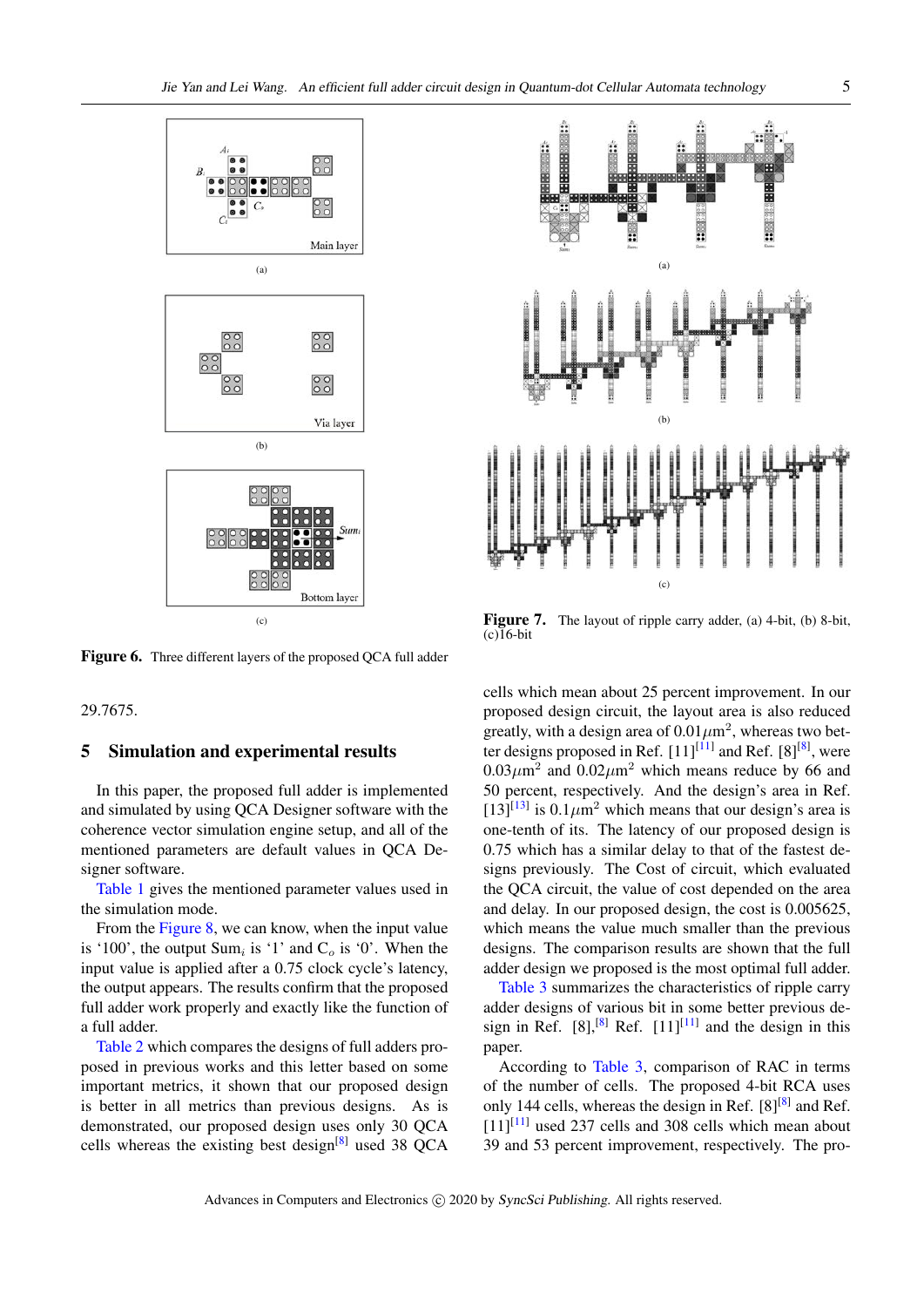Table 1. The simulation mode's parameters

| Parameter                 | Value     |
|---------------------------|-----------|
| Cell width (nm)           | 18.0      |
| Cell height (nm)          | 18.0      |
| Quantum-dot diameter (nm) | 5.0       |
| Relaxation time (s)       | $1.0E-15$ |
| Time-step $(s)$           | $1.0E-16$ |
| Total simulation time (s) | $7.0E-11$ |
| Clock-high (Joule)        | 9.8E-22   |
| Clock-low (Joule)         | 3.8E-03   |
| Clock amplitude factor    | 2.0       |
| Radius of effect (nm)     | 80.0      |
| Relative permittivity     | 12.9      |
| Layer separation (nm)     | 11.5      |

| max: 1.00e+000<br>A <sub>i</sub><br>min: -1.00e+000    | 1        |
|--------------------------------------------------------|----------|
| max: 1.00e+000<br>$B_i$<br>min: -1.00e+000             | $\theta$ |
| max: 1.00e+000<br>C <sub>i</sub><br>min: -1.00e+000    | $\theta$ |
| max: 9.95e-001<br>Sum <sub>1</sub><br>min: -9.95e-001  | I        |
| max: 9.88e-001<br>C <sub>o</sub><br>min: -9.88e-001    | $\alpha$ |
| max: 9.80e-022<br>CLOCK <sub>0</sub><br>min: 3.80e-023 |          |

Figure 8. Simulation results for the full adder circuit

|  | Table 2. Comparison of the full adder designs |  |  |  |
|--|-----------------------------------------------|--|--|--|
|--|-----------------------------------------------|--|--|--|

| Design    | Cells | Area $(\mu m^2)$ | Latency | Cost     |
|-----------|-------|------------------|---------|----------|
| Ref. [6]  | 61    | 0.03             | 0.75    | 0.016875 |
| Ref. [8]  | 38    | 0.02             | 0.75    | 0.011250 |
| Ref. [10] | 63    | 0.05             | 0.75    | 0.028125 |
| Ref. [11] | 51    | 0.03             | 0.75    | 0.016875 |
| Ref. [12] | 73    | 0.04             | 0.75    | 0.022500 |
| Ref. [13] | 86    | 0.1              | 0.75    | 0.056250 |
| Proposed  | 30    | 0.01             | 0.75    | 0.005625 |

Table 3. Summary of ripple carry adders (RCA) designs for various bit length

| Design    | <b>Bits</b>    | Cells | Area $(\mu \pi^2)$ | Latency | Cost      |
|-----------|----------------|-------|--------------------|---------|-----------|
| Ref. [8]  | 1              | 38    | 0.02               | 0.75    | 0.011250  |
|           | $\overline{4}$ | 237   | 0.24               | 1.50    | 0.540000  |
|           | 8              | 517   | 0.59               | 2.50    | 3.687500  |
|           | 16             | 1224  | 1.55               | 4.50    | 31.387500 |
| Ref. [11] | 1              | 51    | 0.03               | 0.75    | 0.016875  |
|           | $\overline{4}$ | 308   | 0.29               | 2.00    | 1.160000  |
|           | 8              | 695   | 0.79               | 3.75    | 11.109375 |
|           | 16             | 1759  | 2.51               | 5.00    | 62.750000 |
| Proposed  | 1              | 30    | 0.01               | 0.75    | 0.005625  |
|           | $\overline{4}$ | 144   | 0.13               | 1.50    | 0.292500  |
|           | 8              | 398   | 0.43               | 2.50    | 2.687500  |
|           | 16             | 1043  | 1.47               | 4.50    | 29.767500 |

posed 8-bit RCA uses only 398 cells, whereas the design in Ref.  $[8]^{[8]}$  $[8]^{[8]}$  and Ref.  $[11]^{[11]}$  $[11]^{[11]}$  used 517 cells and 695 which mean about 23 and 42.7 percent improvement, respectively. The proposed 16-bit RCA uses 1043 cells, whereas the design in Ref.  $[8]^{[8]}$  $[8]^{[8]}$  and Ref.  $[11]^{[11]}$  $[11]^{[11]}$ used 1224 cells and 1759 which mean about 14.8 and 40.7 percent improvement, respectively. Similarly, we can know that all of the proposed RCA occupy less area than design in Ref.  $[8]^{[8]}$  $[8]^{[8]}$  and Ref.  $[11]^{[11]}$  $[11]^{[11]}$ . The proposed RCAs has smaller latency than the designs in Ref.  $[11]^{[11]}$  $[11]^{[11]}$ , and has lower cost than the design in Ref.  $[8]^{[8]}$  $[8]^{[8]}$ and Ref.  $[11]^{[11]}$  $[11]^{[11]}$ .



Figure 9. Comparison of, (a) the number of cells, (b) area, (c) latency, (d) value of cost

The proposed adders has several improvements over any of the other full adders in any metrics. Several adders mentioned in the paper and the adders designed in this paper are compared according to the number of cells, area, latency and cost.

The comparison results in term of the number of cells, area, latency and cost are shown in Figure  $9(a)$ ,  $9(b)$ ,  $9(c)$ and  $9(d)$ , respectively. Obviously, it can be drawn that the ripple carry adder designs our proposed have a much smaller area, low cells, smaller latency and cost than the designs in the other literature, it is evident that our designs are better than the other designs.

# 6 Conclusion

In this paper, we have proposed an optimized full adder circuit design in QCA technology. The layout of the proposed circuit has merely 30 cells and a 25% improvement over the best previous design. The full

Advances in Computers and Electronics (c) 2020 by SyncSci Publishing. All rights reserved.